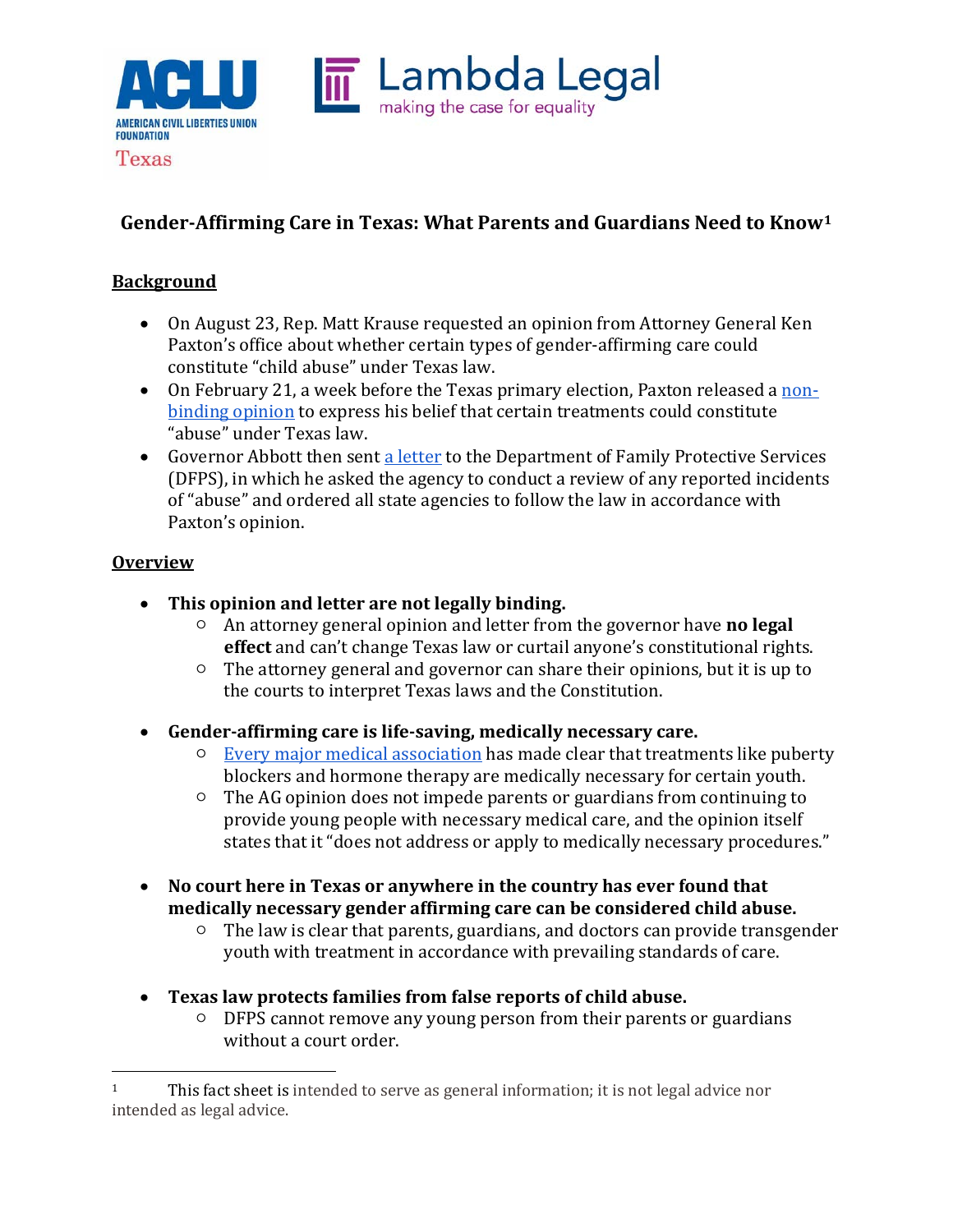- Texas law requires courts and DFPS to consider the opinion of medical providers before removing any young person for abuse or neglect, and the legal standards for removal are very high.
- **Federal law protects transgender students' privacy in schools.**
	- The Family Educational Rights and Privacy Act (FERPA) protects young people's private medical information, including whether students are transgender.
	- FERPA prohibits teachers, counselors, and school administrators from asking about students' private medical information or sharing with others whether a student is transgender.
	- If your child's privacy rights are violated, you have a right to file a [FERPA](https://studentprivacy.ed.gov/file-a-complaint)  [complaint,](https://studentprivacy.ed.gov/file-a-complaint) and you can also report any discrimination, bullying, or harassment in schools to the U.S. Department of Education's [Office for Civil](https://www2.ed.gov/about/offices/list/ocr/lgbt.html)  [Rights.](https://www2.ed.gov/about/offices/list/ocr/lgbt.html)
- **It is unconstitutional for the government to deprive transgender young people of necessary medical care.**
	- A federal court in Arkansas blocked a law that was the first in the country to try to ban gender-affirming medical care.
	- $\circ$  That case is on appeal and essential medical care is still being provided in Arkansas and in every state.

# **Can Mandatory Reporters Accuse You of Abuse?**

- No one has a legal duty to report someone who is being treated with gender affirming care and/or who is transitioning from the sex they were assigned at birth.
- The Texas mandatory reporter statute was recently amended to require that the person or professional must have "reasonable cause" rather than having "cause" to believe a young person is abused or neglected.
- Recent changes to Texas law require that a person's acts or omissions must now evidence "blatant disregard" for the consequences of their actions or inactions that results in harm or immediate danger to the young person's physical health or safety to rise to "neglect" under law. The conduct must also put the youth in "immediate danger" to constitute neglect.
- Texas law forbids an emergency removal order based solely on the medical opinion of a doctor under contract with DFPS who has not examined the youth. In making a determination as to whether a young person is in immediate danger, the court must consider the opinion of a medical professional obtained by the parent/guardian.
- In other words, there are robust protections in place to protect you against unwarranted intrusions into your and your child's rights.